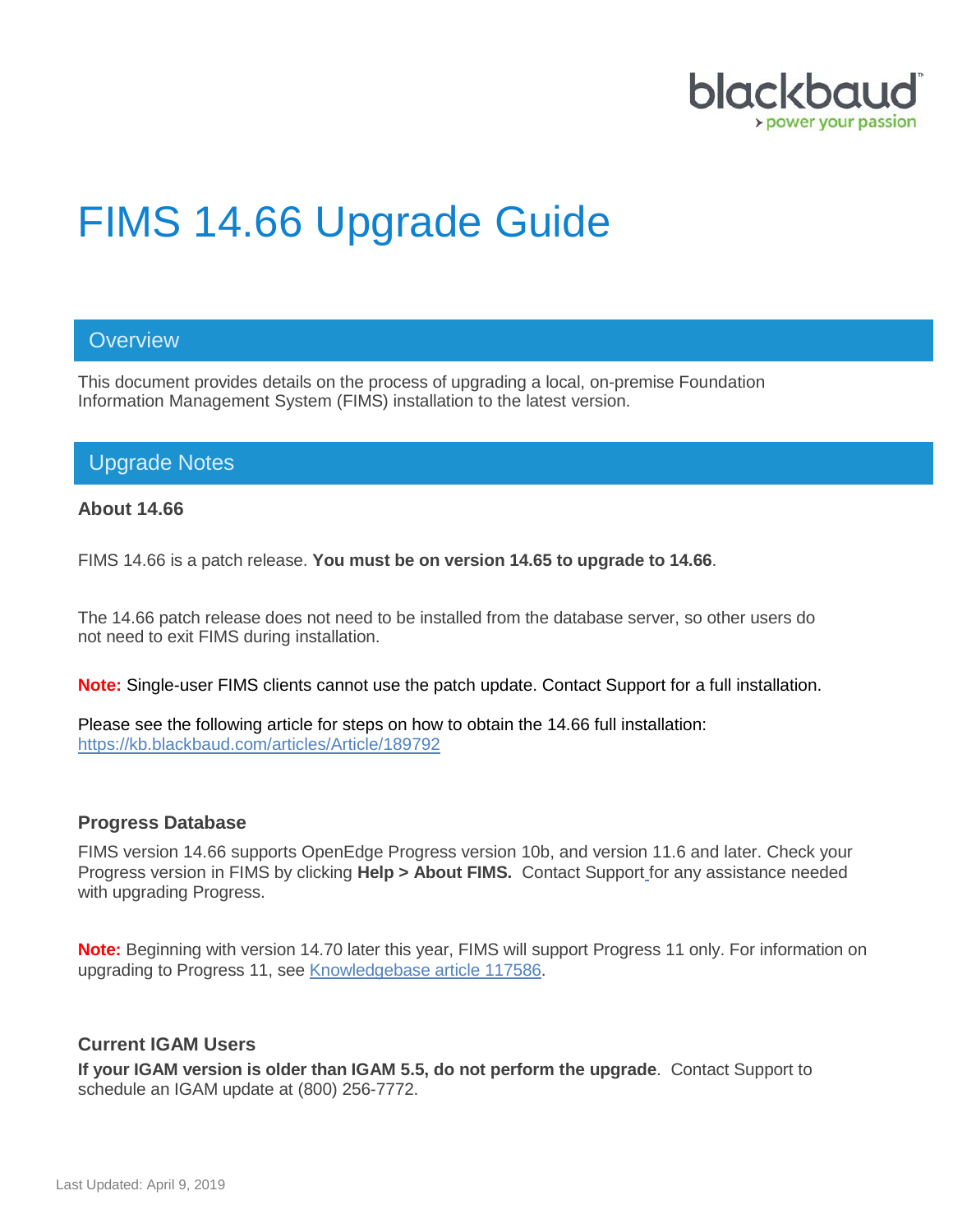## Compatibility Notes

#### **Microsoft Windows Operating Systems**

- Workstations must have Microsoft Windows 7, 8, or 10 installed. Windows 10 is recommended.
- Servers must have Microsoft Windows Server 2008 R2 or later installed. We recommend using Microsoft Windows 2012 or later. Microsoft Windows Server 2016 is supported.
- **Windows 8/8.1 users:** Please note that FIMS is not certified for touch-screen functionality. If you notice any issues, please disable the touch-screen feature when using FIMS.
- **FIMS CRM users:** You may be required to co-install Progress 11 for compatibility with some graphical reporting features. Please contact FIMS Support for more details.
- **DonorCentral users:** Your FIMS server must have Microsoft Windows Server 2008 or later to upload data to DonorCentral.
- **IGAM users:** IGAM 3 is not compatible with Windows 7 or later. If you are currently using IGAM 3 for FIMS and want to use Windows 7, you must upgrade to IGAM 5 or later. Please contact Blackbaud Support for more information.

## **Crystal Reports**

If you use Crystal Reports, note that reports written in Crystal Reports earlier than version 9.0 cannot connect to Progress 10.x databases.

If you have reports written in an earlier version of Crystal, you must upgrade to Crystal 10 or higher and convert your reports to use them with FIMS version 14.x.

FIMS version 14.60 and later with Progress OpenEdge version 11 requires an upgrade to Crystal version 13. See the 14.60 [Release notes](https://www.blackbaud.com/files/support/guides/microedge/fims/fims1460update_releasenotes.pdf) for information.

## **OS**

OS updates are not automatically certified but are supported when the OS vendor guarantees backwards compatibility with the baseline OS level. Certification of OS updates may be performed if the backwards guarantee compatibility of the OS Service Pack / Maintenance Pack is questionable.

#### **Microsoft Office**

Office 365 users, please note that only a desktop installation of **Office 2007/2010/2013** connected to Office 365 is fully compatible.

## **Support**

#### **Need Help or Have Questions?**

If you have questions or need assistance in any way, please contact Support.

**Support Hours:** M-F, 8:30 am – 8:00 pm ET

**Phone:** (800) 468-8996, option 1

1. **Online:** Visit Case Central at [https://www.blackbaud.com/casecentral/casesearch.aspx.](https://www.blackbaud.com/casecentral/casesearch.aspx) Click the **Case** tab at the top and click **Create New Case**.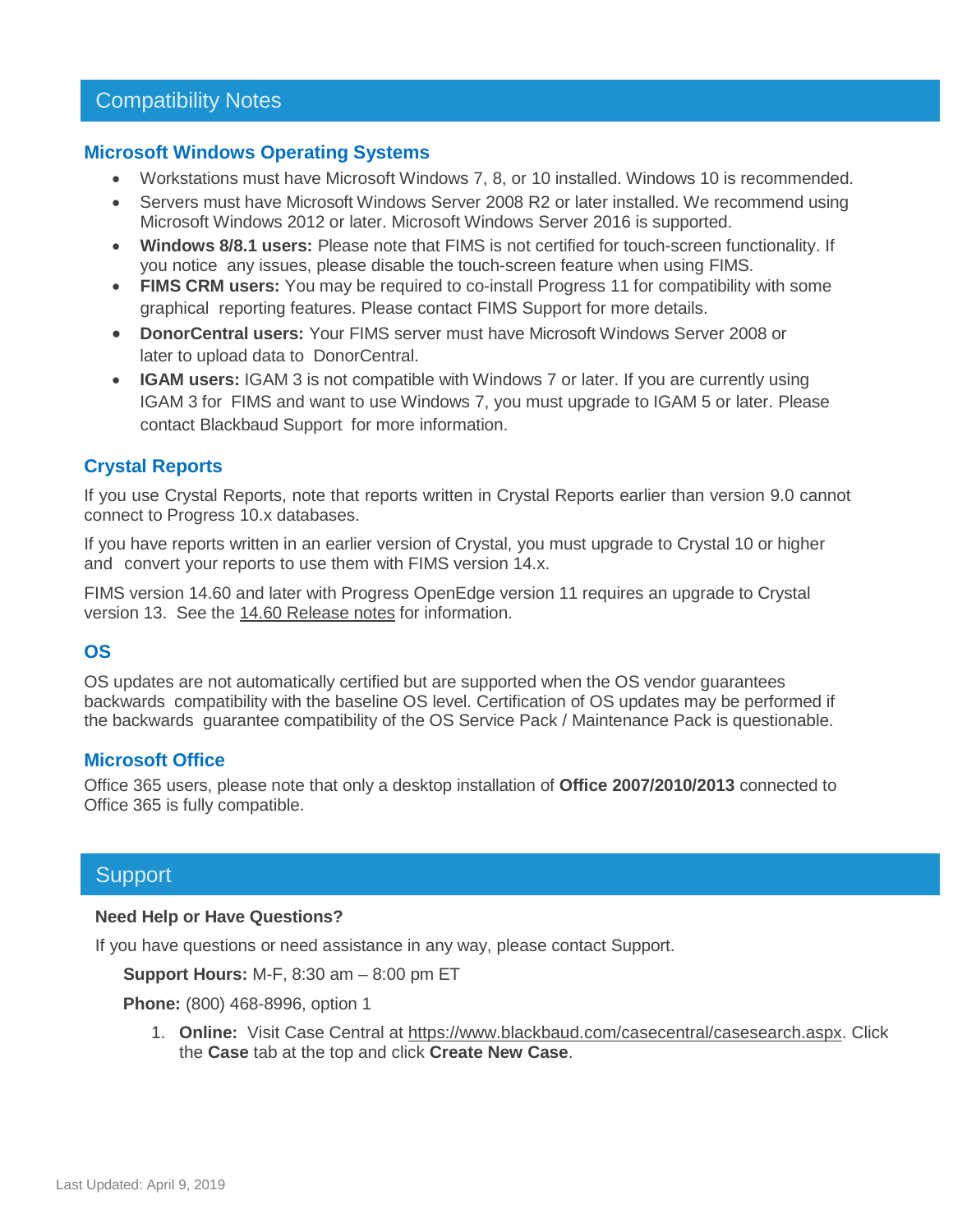**Prerequisite:** You must be on version 14.65 to install 14.66.

- 1. Download **p1465t66.zip** from [Blackbaud Downloads](https://www.blackbaud.com/support/downloads/downloads.aspx) ( [https://www.blackbaud.com/support/downloads/downloads.aspx\)](https://www.blackbaud.com/support/downloads/downloads.aspx) to any workstation where you'll apply the update.
- 2. Copy the FIMS Patch file to a FIMS subfolder on the server or workstation on which the patch is being installed:
	- Server Location: X:\npo\found\FIMS (X is the letter of the drive where FIMS is installed)
	- Workstation location: N:\found\FIMS
- 3. Log in to FIMS.
- 4. Open **Tools > System Utilities > FIMS Update and Patch Utility**.
- 5. Click **Browse** and select the patch file named **p1465t66.zip**.
- 6. Click **Install**.
- 7. When a FIMS prompt displays **Update Complete**, click **Send**.
- 8. In FIMS, select **Help> About FIMS** to verify the FIMS version is **14.66.**